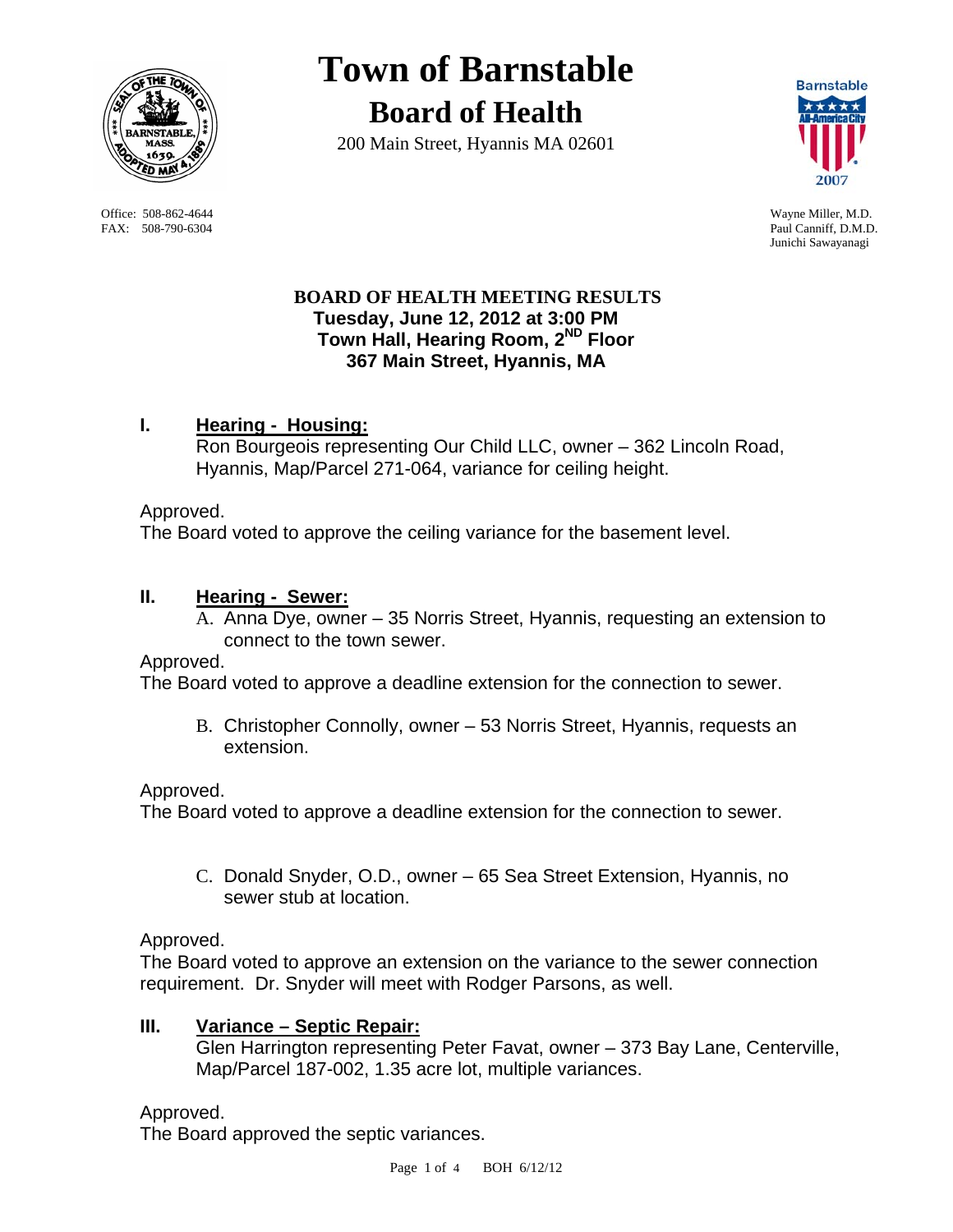## **IV. Septic Repair – Deadline Extension:**

A. Richard Shulten, Jr. owner – 79 Rosemary Lane, Centerville, request an extension of the repair deadline.

The Board voted to approve a one-year extension with the requirement of a sixmonth inspection by a septic hauler to verify it is not overflowing. This does not require a full inspection.

B. Stephen Wilson, Baxter Nye Engineering representing Wolfram Vedder, owner – 129 Island Avenue, Hyannis, request an extension of the repair deadline.

The Board voted to extend the deadline they issued in their November 2011 letter outlining the terms of the variance to a deadline of April 2014 as the original variance was granted during the period which the State designated as automatically extended for two more years ("Permit Extension Act").

C. Wendy LaPine, owner – 93 Deacon Court, Barnstable

Resolved. She contacted the Board of Health and showed she has signed a contract to proceed with the septic repair.

## **V. Informal Discussion:**

A. Stephen Wilson, Baxter Nye Engineering representing Debra Pane, owner– 90 Kearsarge Avenue, Centerville, Map/Parcel 225-020, 1.39 acre parcel, regarding setback to a state defined coastal bank located within 100 feet of the existing SAS.

The Board would like to see him find a way to install the septic tank outside the 100 year flood zone.

# **VI. Food – Variance (New):**

Laurie Turi for Subway (new owner) - Cape Cod Mall, 793 Iyannough Road, Hyannis, grease trap and toilet facility variances.

Granted toilet variance, grease trap variance with GRD and granted allowing sitting in the common area food court with the requirement of plastic trays.

## **VII. Temporary Food Events:**

A. Augusto de Moura for "Brazilian Festival" at St. Francis Xavier Church, 347 South Street, Hyannis, on Saturday, June 16, 2012 with one vendor, Gloria's from Falmouth.

Approved.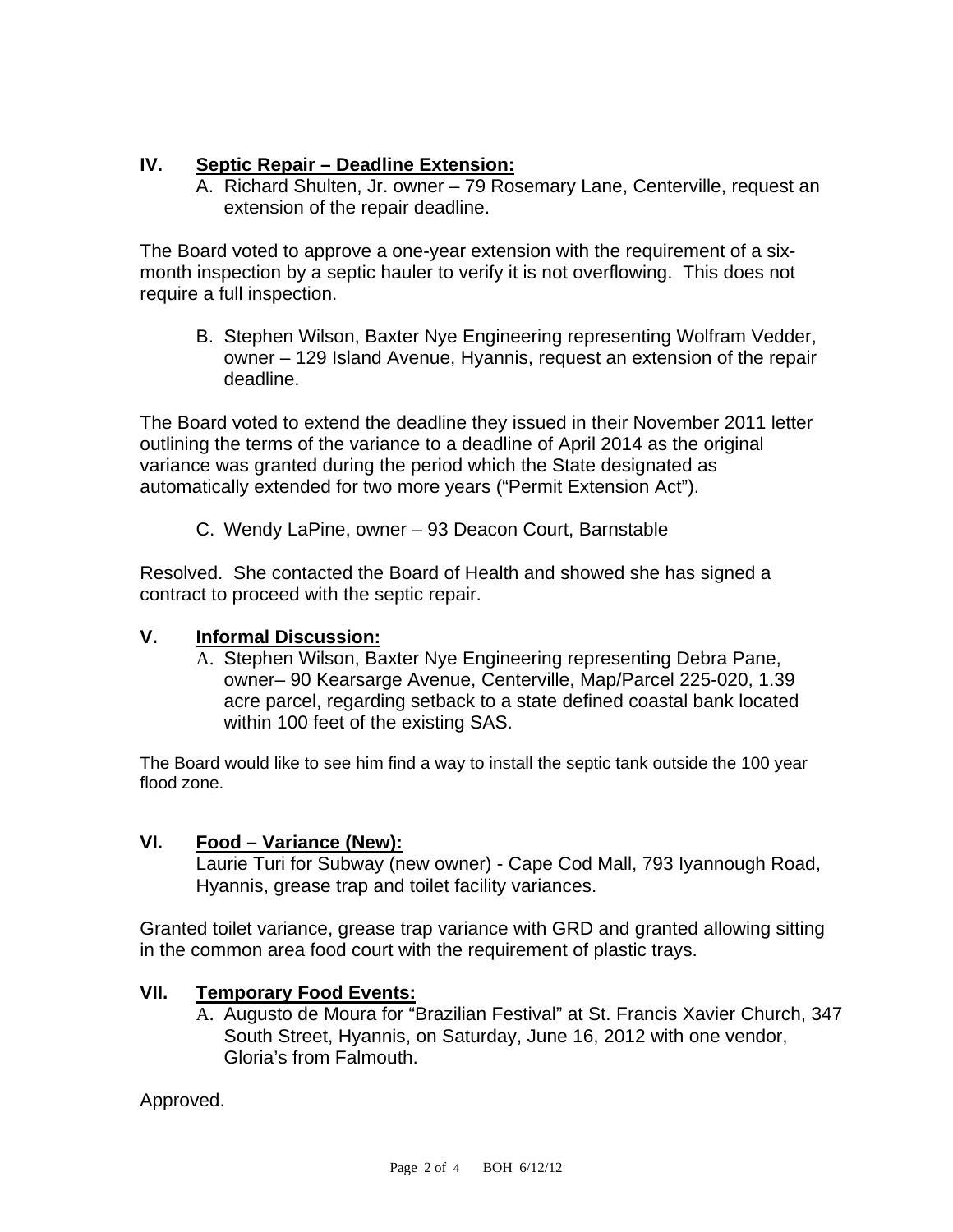B. Elizabeth Wurfbain, Hyannis Main Street Business Improvement District for "The Long Table Event- Beech Tree" to be held at 397 Main Street, Hyannis on Thursday, June 28, 2012.

# Approved.

C. Wayne Enos, President, Holy Ghost Society, for "Holy Ghost Portuguese Feast" at 53 Main Street, Cotuit, on Saturday & Sunday, June 16 and 17, 2012.

## Approved.

D. Terry Mullen for "Hyannis Summer Arts and Craft Festival" on the Village Green, Main Street, Hyannis on Saturday and Sunday, July 21 and 22, 2012.

## Approved.

E. Robert Kelly, Barnstable Village Business Association, for "Jail House Jams" - a free music and food event at the County Complex, 3195 Main Street Barnstable, on Wednesday, June 20, Wednesday, July 18, and Wednesday, August 15, 2012.

## Approved.

**VIII. Septic Installer:** Sean Smith, Orleans, MA

Approved.

## **IX. Body Artist Variance:**

A. Stephen Paul Lambert to work at Spilt Milk Gallery, Main Street, Hyannis, variance from requirement of full anatomy and physiology course at accredited N.E. college.

## Approved

Approved an Body Artist Apprentice License for Stephen Lambert to work with Mark Corliss at Spilt Milk.

B. Maria Ires Todd to work at a physician's office and/or Black Pearl, Main Street, Hyannis, variance from requirement of full anatomy and physiology course at accredited N.E. college.

Approved.

Approved a Body Artist Apprentice License for Maria Ires Todd to work with Alex Travassos at Black Pearl by either (1) obtaining a syllabus or a write-up of the course(s) she has taken, and the program's accreditation, then Mr. McKean will be able to compare the Quincy Skin Course to hers, or (2) take the Quincy Skin Course.